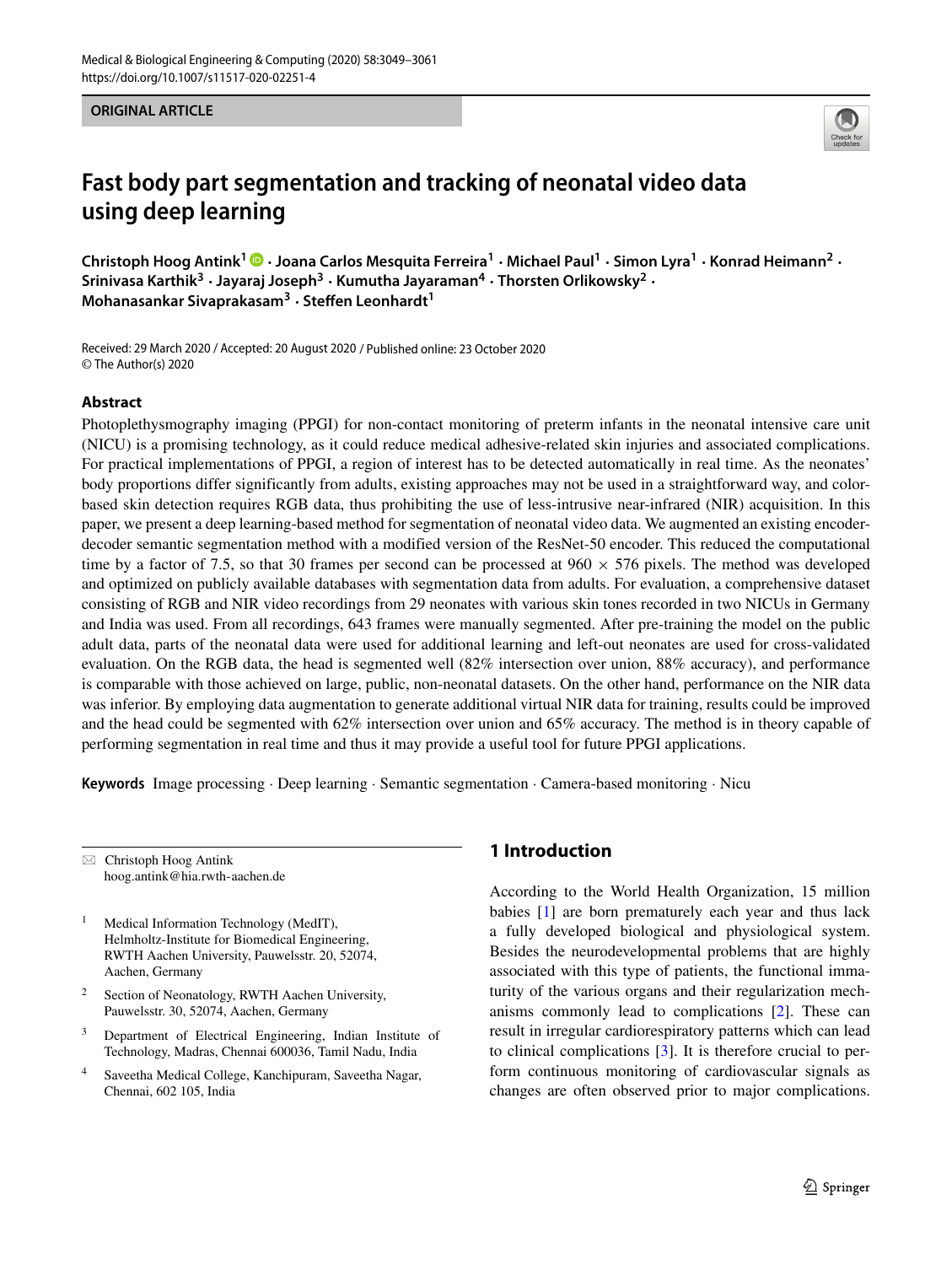State-of-the-art physiological monitoring of neonates involves skin-attached sensors, e.g., electrocardiography (ECG) electrodes, pulse oximeters, or temperature probes in combination with the respective wires. In addition to discomfort, contact-based sensors imply the risk of injuries, such as "medical adhesive-related skin injuries" (MARSI) which is a serious problem for preterm infants patients with vulnerable and fragile skin [\[4\]](#page-11-3).

Camera-based monitoring technologies such as photoplethysmography imaging (PPGI) offer promising alternatives, as they allow remote estimation of heart rate (HR) and respiratory rate [\[5–](#page-11-4)[7\]](#page-11-5). Although the precise origin of the cardiac-associated signal of PPGI is still being researched, the fundamental principle is the same for PPGI as it is for contact-based photoplethysmography (PPG): the pulsatile changes in blood pressure lead to rhythmic changes in the optical properties of the skin, which can be detected using single-point sensors in close contact with the skin (PPG), or, in case of PPGI, by using a camera-based sensing setup.

Considering the benefits of PPGI, monitoring of neonates is a particularly useful application scenario which has been addressed by several research groups. As of today, present results are based on relatively small datasets that range from seven [\[8\]](#page-11-6) to 30 [\[9\]](#page-11-7) different subjects. The videos were recorded either through the incubator glass  $[8, 10-12]$  $[8, 10-12]$  $[8, 10-12]$  $[8, 10-12]$ , directly with open incubators [\[13\]](#page-11-10), or through a specially drilled hole in a closed incubator [\[9,](#page-11-7) [14\]](#page-11-11). Some dataset's recordings comprise the majority of the infant's body, whose skin is partially or not covered  $[14]$ , while others apply zoom to focus specific uncovered body parts [\[13\]](#page-11-10). On the other hand, Sikdar et al. [\[15\]](#page-11-12) present HR results based on a dataset that comprises a diverse range of body positions and angles with respect to the video camera. Maintaining the circadian rhythm of neonates is of major concern in the neonatal intensive care unit (NICU). Thus, when deploying PPGI technology in such an environment, the usage of invisible near infrared (NIR) illumination is desirable [\[10\]](#page-11-8).

Tracking regions of interest (ROIs) remains to be a challenge. Despite presenting important contributions to the field regarding signal processing methods, in  $[8, 11-15]$  $[8, 11-15]$  $[8, 11-15]$ , the PPGI signal was extracted within a manually chosen region that in some works is tracked along the frames resorting to rudimentary object tracking methods. Since the selected ROI contains merely skin, it offers only few recognizable image features, making it extremely difficult to track along the video frames. To address this challenge, researchers are developing new methods for automatic and continuous ROI selection that do not resort to human supervision.

In [\[3\]](#page-11-2), the ROI selection is accomplished through a colorbased 2-class classifier based on Gaussian Mixture models. It clusters each pixel from each frame into skin and nonskin classes. In this model, the ROI consists of the largest continuous skin region in each frame. However, having a color-based skin classifier, where the ROI is not associated with the anatomical structure of interest, leads to nonrobust vital parameter extraction in continuous monitoring over extended periods of time, as the author states in his conclusions. Blanik et al. [\[10\]](#page-11-8) opted to divide the video frames into squares of 30 pixels edge length and compute a quality index (QI) for each one. All the squares possessing a QI above a threshold of 90% of the maximum QI value will belong to the ROI and, consequently, will be used for HR estimation. Despite the fact that the ROI is not directly linked to an anatomical structure, this method guarantees that the selected area is representative of the parameter that will be extracted. However, in periods of intense motion, this technique still yields poor results.

Recently, methods from the realm of deep learning (DL) have gained enormous interest in virtually every image processing domain, including medical applications. For the scope of this work, we will use a broad definition of DL as structures of artificial neural networks with more than three layers. In particular for tasks such as classification and semantic image segmentation, DL has outperformed existing approaches. However, these gains could mainly be achieved if large annotated datasets are available for training. To some extended, the problem is alleviated by data augmentation, which creates manipulated copies of the training data to increase robustness and generalization of the training process. Nevertheless, annotated medical image datasets, in particular those obtained with technologies such as PPGI, which are not yet clinically established, are comparatively small.

Chaichulee et al. [\[9,](#page-11-7) [16\]](#page-11-14) managed to detect the presence of the neonate in the incubator, identify the skin region, and define two different ROI for vital-sign estimation using DL. For this purpose, Chaichulee et al. proposed a convolutional neural network (CNN) with three branches from a shared core network. The patient detection branch was implemented using global average pooling with two outputs containing the prediction of the two classes. The skin segmentation branch was implemented following the "fully convolutional neural network" (FCNN) proposed by Long et al. [\[17\]](#page-11-15). The body part detection branch locates the neonate's head, torso, and diaper relying on bounding boxes using a faster "region-based convolutional network" R-CNN network [\[18\]](#page-12-0). The model performs patient detection with 98.75% accuracy, 97.56% precision, and 100% recall. In terms of skin segmentation, a mean pixel accuracy of 98.05 % and a mean Intersection over Union (IoU) of 88.57 % is achieved. The authors reported a mean absolute error of 2.4 beats per minute for 80% of recording time in terms of HR estimation. However, as the authors state in the discussion section, the model is unable to achieve real-time performance given its "VGG-16" feature extractor [\[19\]](#page-12-1) and its region proposal generation network.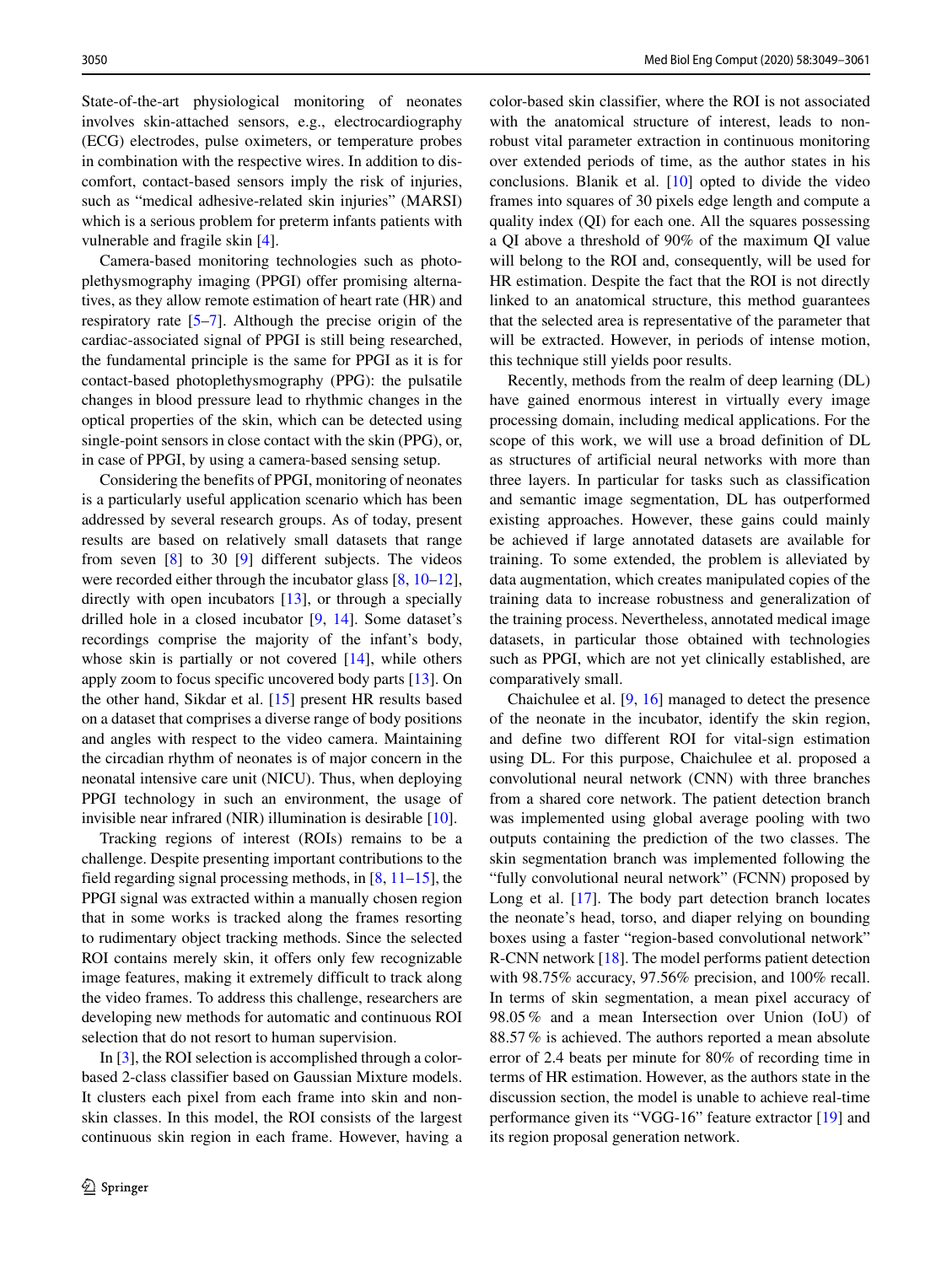Also outside of the NICU setting, human body part segmentation is a challenge in the computer vision community, and large datasets exist: For example, the PASCAL human parts dataset is a subset of the general PASCAL VOC 2010 dataset [\[20\]](#page-12-2), which contains extra detailed annotations of human body parts (eyes, nose, upper arm, etc.). The FCNN model proposed by Oliveira et al. [\[21\]](#page-12-3) is designed to address the human body part segmentation problem relying on a less complex decoder network compared with previous work [\[22](#page-12-4)[–24\]](#page-12-5). For the "PASCAL 4 parts dataset," they report a mean accuracy of 76.58% and a mean IoU of 63.03%. The corresponding values for "PASCAL 14 parts" are 77%/54.18% and 88.2%/71.71% for an augmented dataset. For the "Freiburg People in Disaster" dataset, a mean IoU of 71.99% is reported. Similarly to [\[17\]](#page-11-15) (mean IoU 62.7%/62.2% for PASCAL VOC 2011/2012), the encoder network of Oliveira et al. corresponds to a modified VGG-16 image classification network combined with a novel upsampling process.

In this work, we focus on the task of body part segmentation and tracking of neonates in the NICU. The goals of our approach are to develop a DL-based segmentation system:

- with real-time applicability based on the works by Oliveira et al. but with a less resource-demanding encoding stage
- which can deal with the problem of limited training data by exploring pre-training using publicly available datasets
- and is capable to process NIR data.

# **2 Materials and methods**

In the following, the dataset as well as algorithm used for segmentation is described.

#### **2.1 Data description**

A dataset recorded in two different hospital settings was used in this work. The first subset was recorded at RWTH Aachen University Hospital (UKA), Department of Neonatology, Aachen, Germany (Aachen subset), and the study was approved by the ethics committee of the UKA, Aachen, Germany (EK 327/16). Nine neonates were placed in incubators or on warming beds/cribs. RGB data was recorded using the CMOS color camera GS3-U3- 23S6C-C (FLIR, USA). NIR data was recorded using the monochrome CMOS camera GS3-U3-23S6M-C (FLIR, USA) equipped with a 940-nm filter (BN940, Midwest Optical Systems, Inc., USA). Images were recorded at  $f_s =$  25 Hz and a shutter time of 19.5 ms at a resolution of 1920  $\times$  1200, downsampled to 960  $\times$  600 and cropped to 960  $\times$ 576, which ensures divisibility by 32. In addition to ambient light, a S75-WHI NIR lighting module at 940 nm (Smart Vision Lights, USA) was used.

The second subset (Chennai subset) was recorded at Saveetha Medical College and Hospital, Chennai, India, and the study was approved by the institutional ethics committee of Saveetha University (SMC/IEC/2018/03/067). Twenty neonates were recorded either under an infant radiant warmer or in a transport incubator [\[25\]](#page-12-6). The same cameras as in the Aachen subset were used. While illumination in the visual domain was ambient, active NIR illumination was provided using a matching LED lamp (S75-940-W, Smart Vision Lights, USA) and two layers of an additional diffusion filter (LEE Filters, UK).

In both datasets, the majority of the infants were awake during the whole measurements. Consequently, the recordings comprise a high level of motion. Only in seven recordings, minimal motion was present indicating calmly sleeping babies. Also, no constraints were imposed regarding the neonates' position/orientation and clinical staff activity which proceeded normally with the patient care routine.

To generate segmented data for training and test, manual segmentation was performed using the MATLAB segmentation tool "Image Labeler" (The MathWorks, Inc., Natick, MA, USA). Each image was segmented into six parts, namely "head," "torso," "left arm," "right arm," "left leg," and "right leg." Only naked skin was segmented, i.e., occlusions due to clothing, electrodes, bandages, etc. were excluded. The process is visualized in Fig. [1.](#page-3-0)

To identify "interesting" frames for segmentation, a straightforward algorithm computed differences of consecutive frames. As lighting conditions were relatively constant, larger differences indicated movement. Using calculated differences as guidance, frames were manually selected for annotation. In total, 563 RGB and 80 NIR images were manually annotated.

To evaluate our approach, fivefold cross-validation was performed. Images were assigned to folds so that no images from one recording were distributed over multiple folds, i.e., complete recordings are left out for evaluation. This implies that complete subjects are left out in the evaluation process. In the dataset, skin tone of neonates varied substantially. While neonates from Europe tend to have relatively light skin, South Indian neonates tend to have darker skin, whereas North Indian skin tones usually fall somewhere in between. Moreover, neonates could be oriented "prone," "supine," or "on the side." Thus, recordings were optimized to generate folds that are balanced in terms of frames, origin, and orientation for RGB and NIR frames. The resulting distribution is provided in Table [1.](#page-3-1)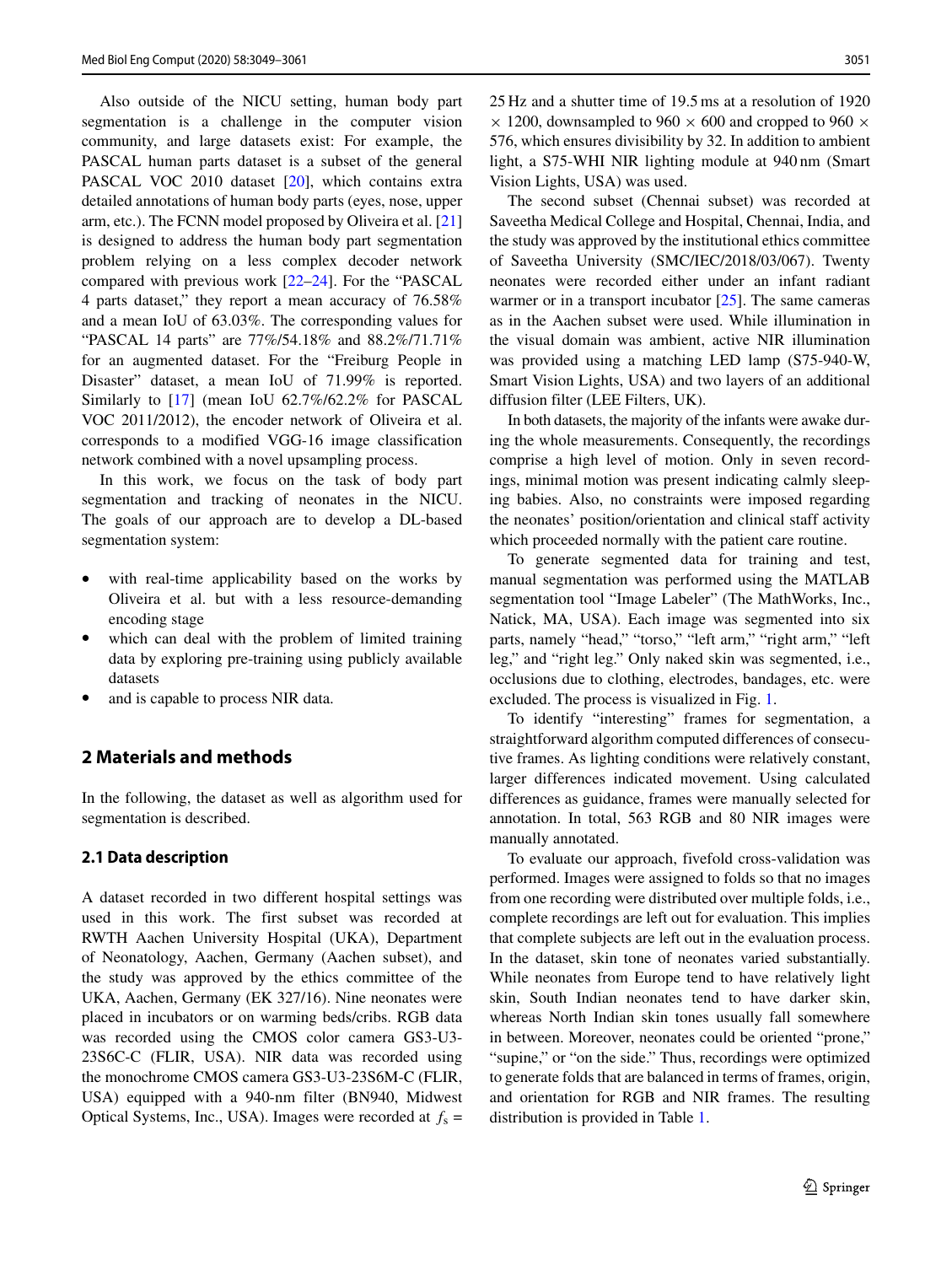<span id="page-3-0"></span>**Fig. 1** Ground-truth six-part segmentation: head (blue), torso (green), right arm (red), left arm (magenta), right leg (cyan), left leg (yellow). Note that only naked skin is segmented. White balance was corrected for visualization purposes



## **2.2 Deep learning structure**

Figure [2](#page-4-0) shows the proposed encoder-decoder structure. The encoder network to the left (A–F) receives an input image and outputs a rich multidimensional feature representation. On the right side, the decoder network (G–S) gradually recovers shapes and detail information from the coarse feature representation extracted from the encoder network. The output of the decoder network is a prediction mask with the same resolution as the input image. Finally, the softmax layer (T) outputs a probability map for each pixel and class. For the encoder network, a modified version of the ResNet-50 [\[26\]](#page-12-7) pre-trained on ImageNet dataset [\[27\]](#page-12-8) is used. For the decoder network, an architecture inspired by the one proposed by Olivera et al. [\[21\]](#page-12-3) is used. Four variants of our network are evaluated:

- In "bilinear," the transposed convolutional layers (Fig. [2\)](#page-4-0) are replaced by a bilinear interpolation layer, i.e., no learning is involved.
- The "unconnected" variant does not include the concatenation of intermediate encoder network feature maps in the decoder network. In this decoder variant, no structural information will be harnessed from the encoder network, meaning that the upsampling process will rely exclusively on learned multi-dimensional upsampling kernels.
- In "dropout," the batch normalization layers of the encoder networks are replaced with dropout layers. This approach is similar to the decoder network proposed by Oliveira et al. [\[21\]](#page-12-3).
- Finally, "batchnorm" constitutes the model as depicted in Fig. [2,](#page-4-0) i.e., every convolutional layer is followed by a batch normalization layer.

## **2.3 Data augmentation and transfer learning**

As described above, the size of the training data used is small compared with other datasets used in deep learning scenarios. To overcome the associated challenges, data augmentation and transfer learning is used.

#### **2.3.1 Regular augmentation**

To improve the generalization of the network's parameters, the training data was synthetically modified using standard augmentation techniques [\[28\]](#page-12-9). For all random operations, a uniform distribution was used:

Scaling: since distance between camera and neonate may vary, it is important for the model to be invariant to different body scales. Thus, each training image was randomly resized by a scale factor between 0.7 and 1.4. After scaling, the images were randomly

| Fold | <b>RGB</b> dataset frames |                |                 |                |     |            | NIR dataset frames |       |                 |    |          |    |                |    |  |
|------|---------------------------|----------------|-----------------|----------------|-----|------------|--------------------|-------|-----------------|----|----------|----|----------------|----|--|
|      | Total                     |                | Per orientation |                |     | Per origin |                    | Total | Per orientation |    |          |    | Per origin     |    |  |
|      |                           | Pr             | Su              | Si             | Eu  | No         | So                 |       | Pr              | Su | Si       | Eu | No             | So |  |
| 1    | 106                       | 3              | 103             | $\mathbf{0}$   | 30  | 14         | 62                 | 19    |                 | 18 | $\theta$ | 5  | $\overline{2}$ | 12 |  |
| 2    | 121                       | 14             | 107             | $\mathbf{0}$   | 38  | 18         | 65                 | 17    | 4               | 13 | $\theta$ | 8  | $\overline{2}$ |    |  |
| 3    | 109                       | 12             | 97              | $\mathbf{0}$   | 34  | 14         | 61                 | 13    | 2               | 11 | $\theta$ | 5  |                | 7  |  |
| 4    | 121                       | $\overline{0}$ | 113             | 8              | 30  | 23         | 68                 | 15    | $\overline{0}$  | 14 |          | 3  | 3              | 9  |  |
| 5    | 106                       | $\overline{0}$ | 106             | $\overline{0}$ | 40  | 5          | 61                 | 16    | $\overline{0}$  | 16 | $\theta$ | 3  |                | 12 |  |
| Sum  | 563                       | 29             | 526             | 8              | 172 | 74         | 317                | 80    | 7               | 72 |          | 24 | 9              | 47 |  |

<span id="page-3-1"></span>**Table 1** Summary of the dataset frame distribution in the fivefolds. *Su* supine, *Pr* prone, *Si* side, *Eu* European, *No* North Indian, *So* South Indian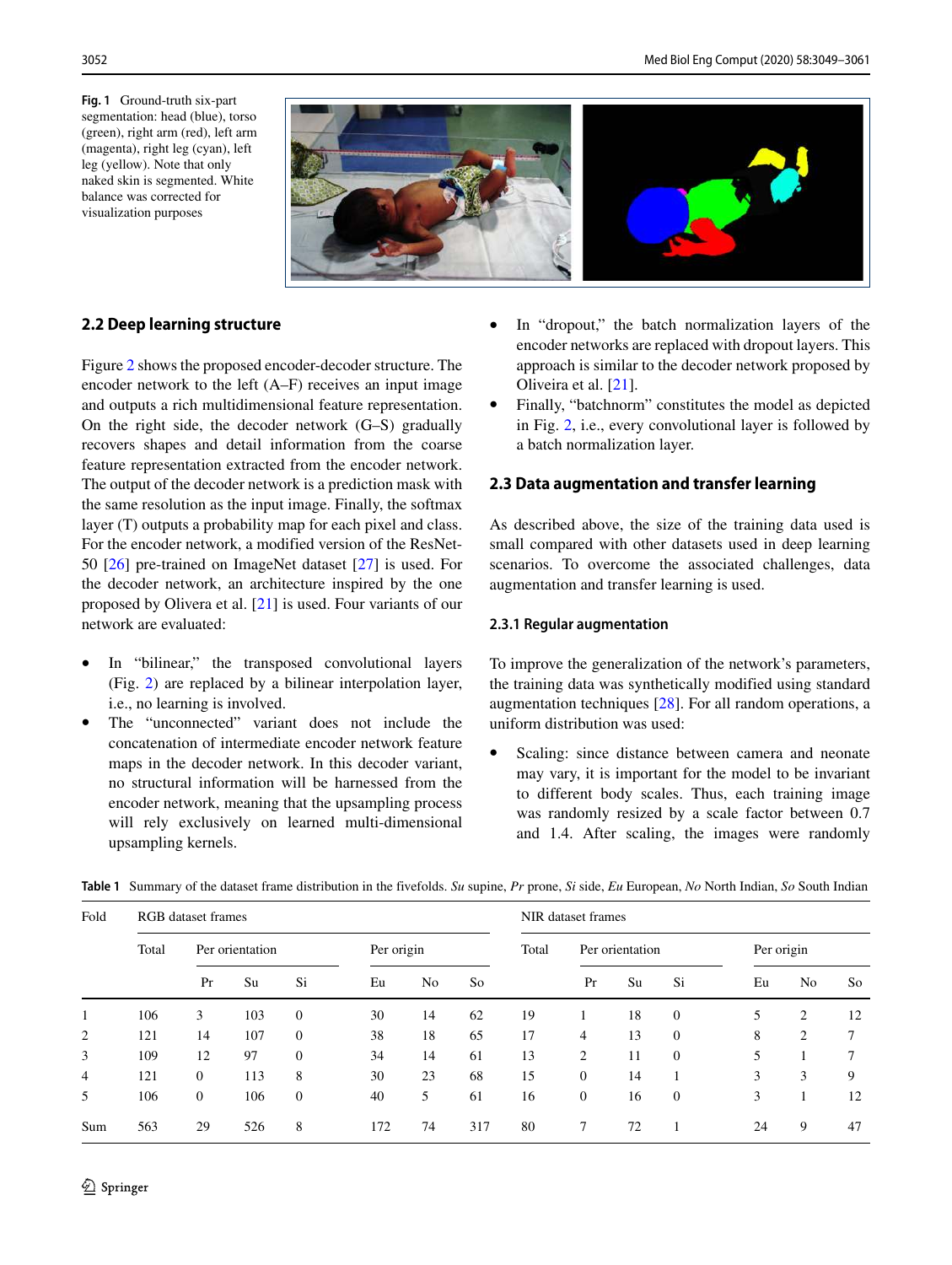<span id="page-4-0"></span>**Fig. 2** Proposed encoderdecoder structure based on the architecture proposed by Olivera et al. [\[21\]](#page-12-3) with a modified version of the ResNet-50 [\[26\]](#page-12-7) as encoder. Rectified linear units (ReLUs) are omitted for reasons of brevity



cropped/placed on a black background depending on their increase/decrease in size.

- Rotation: to increase the network's robustness to camera rotations, each training image was randomly rotated by an angle of up to  $30^\circ$ .
- Flipping: as the human body is symmetric, it is acceptable to randomly flip the training image horizontally.
- Color variations: to increase robustness to variations in illumination and skin color, brightness, contrast, and saturation were slightly modified within a range of 0.9 to 1.1.

In the training process on the public datasets, only scaling/cropping and rotation was used for data augmentation.

#### **2.3.2 Pre-training/transfer learning**

While the size of the annotated dataset is comparable with those found in other medical publications, it is still far smaller than those typically used in other deep learning scenarios. Since this problem often occurs in medical engineering, transfer learning might be used to overcome the challenges associated with smaller datasets. In this work, pre-training using similar datasets, namely the PASCAL human parts [\[29\]](#page-12-10) and the Freiburg sitting dataset [\[21\]](#page-12-3), were used. These datasets contain a great variety of body scales and poses, allowing the generation of a flexible and general initial model. Since the data is publicly available and thus poses no special demands on data security, a cloud-computing service (Google "colab" Colaboratory) was used for the pre-training. A total of 3583 images from the PASCAL dataset and 200 images from the Freiburg dataset were scaled to  $320 \times 320$  pixels and used in the process.

#### **2.3.3 Virtual NIR data**

As argued above, imaging in the NIR domain offers less obtrusive means of illumination. However, as the images are monochromatic, no color-based skin segmentation is possible. At the same time, the available datasets used for pre-training are only available in the visual (RGB) domain. Hence, the need for annotated virtual NIR data arose. To obtain it, first, only the red channel of the RGB image was used, as it is closest to the NIR images from a spectral point of view. Next, histogram matching was performed to generate virtual NIR images that exhibit histograms more similar to real NIR data. For this, the MATLAB function "imhistmatch" is used. In short, it:

- calculates the target histogram  $c_{\text{NIR}}$  of the NIR data,
- calculates the actual histogram  $c_R$  of the red channel data, and
- minimizes  $\left|\hat{c}_{R}(T(k)) \hat{c}_{NIR}(k)\right|$ .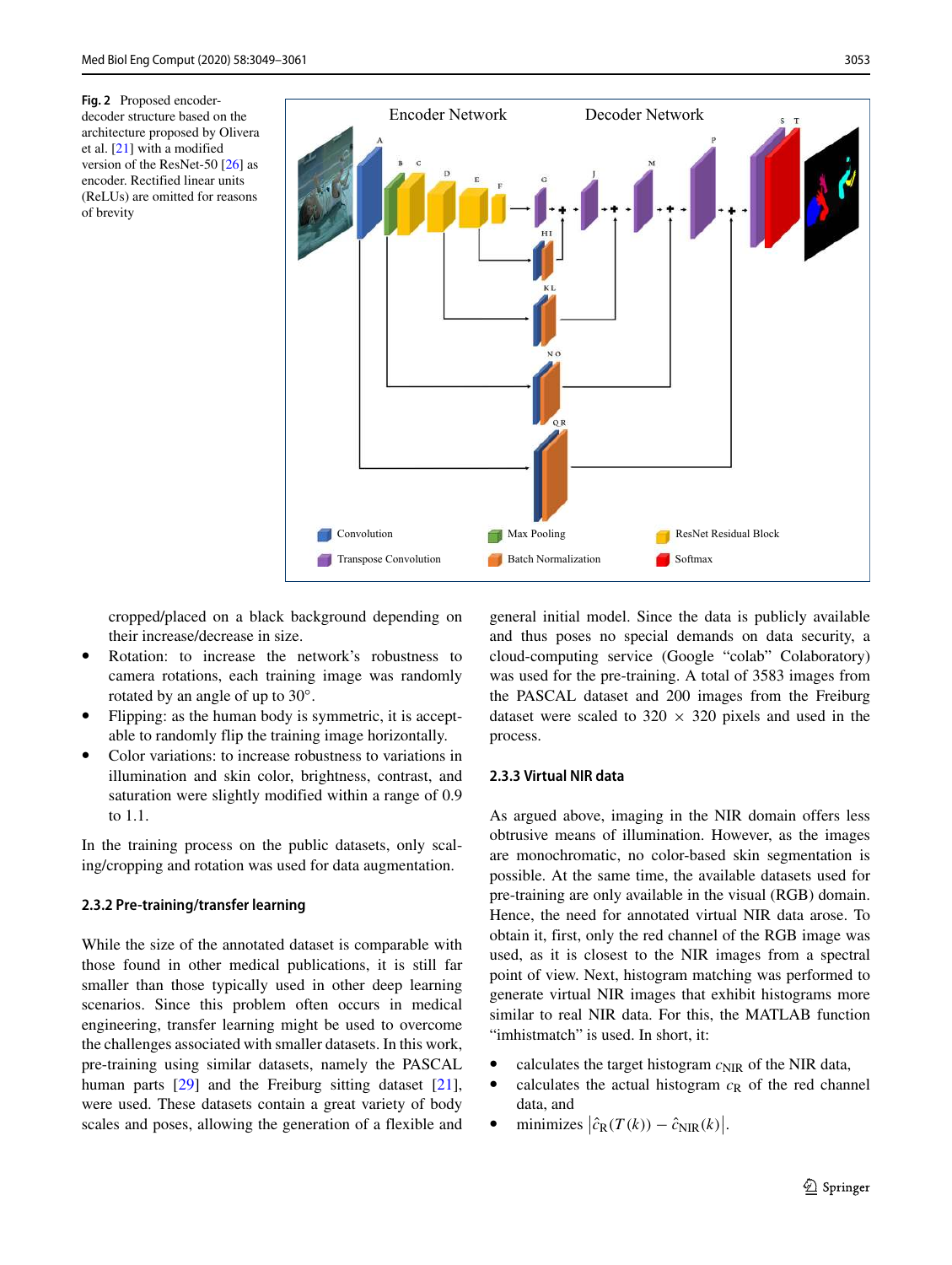<span id="page-5-0"></span>

**Fig. 3** Left: Real NIR data. Center: Red channel of RGB image. Right: Virtual NIR image. The top row shows histograms; the bottom row excerpts of the corresponding images. Note the different scale of the colorbar in the center image

Here,  $\hat{c}$  are the cumulative histograms at intensity k.  $T(k)$ is the mapping function found by the algorithm.  $T$  must be monotonic and  $\hat{c}_R(T(a))$  cannot overshoot  $\hat{c}_{NIR}(a)$  by more than half the distance between the histogram counts at a. The result of the process is visualized in Fig. [3.](#page-5-0) The histogram matching was performed by matching the histogram of the red-channel images of one subject to one NIR frame of the same recoding. Thus, no information from other folds of the dataset is leaked in the process. Note that Fig. [3](#page-5-0) also indicates underexposure of the real NIR data.

#### **2.3.4 Implementation details**

The network was implemented in Python using PyTorch. The "Adam" optimizer [\[30\]](#page-12-11) was used for training. The initial learning rate was set to 0.0001, and the other parameters were left to their default values ( $\beta_1 = 0.9$ ,  $\beta_2 = 0.999$ ,  $\epsilon =$ 1e−8). In the pre-training stage, the learning rate was kept constant, while the learning rate was reduced by a factor of 0.5 every 30 epochs when training with the clinical data. The cross-entropy function was used as loss function.

## **3 Results and discussion**

In the following, the proposed approach is analyzed in terms of complexity and computational cost as well as segmentation performance.

#### **3.1 Complexity and computational cost**

As described above, our approach is based on works by Oliveira et al. However, instead of using the VGG16 network, ResNet-50 was used as an encoder. Hence, complexity and thus the number of tunable parameters as well as the number of floating-point multiply-add operations (FMAs) is reduced significantly. The differences are listed in Table [2.](#page-5-1) Additionally, Fig. [4](#page-6-0) compares the peak memory usage during inference as well as the inference time on a NVIDIA Quadro P4000 GPU of our method to the approach proposed by Oliveira et al.

As one can see, the proposed modifications significantly reduce the number of free parameters as well as computational complexity. The proposed FCNN model has 18%

<span id="page-5-1"></span>**Table 2** Comparison of the number of tunable parameters and the number of floatingpoint multiply-add operations (FMAs) of the Oliveira-model and our approach

|         | Oliveira et al. | Our model  |
|---------|-----------------|------------|
| Total   | 134 729 180     | 23 577 892 |
| Encoder | 134 260 544     | 23 508 032 |
| Decoder | 468 636         | 69 860     |
| Total   | 129.17          | 8.44       |
| Encoder | 129.11          | 8.40       |
| Decoder | 0.06            | 0.04       |
|         |                 |            |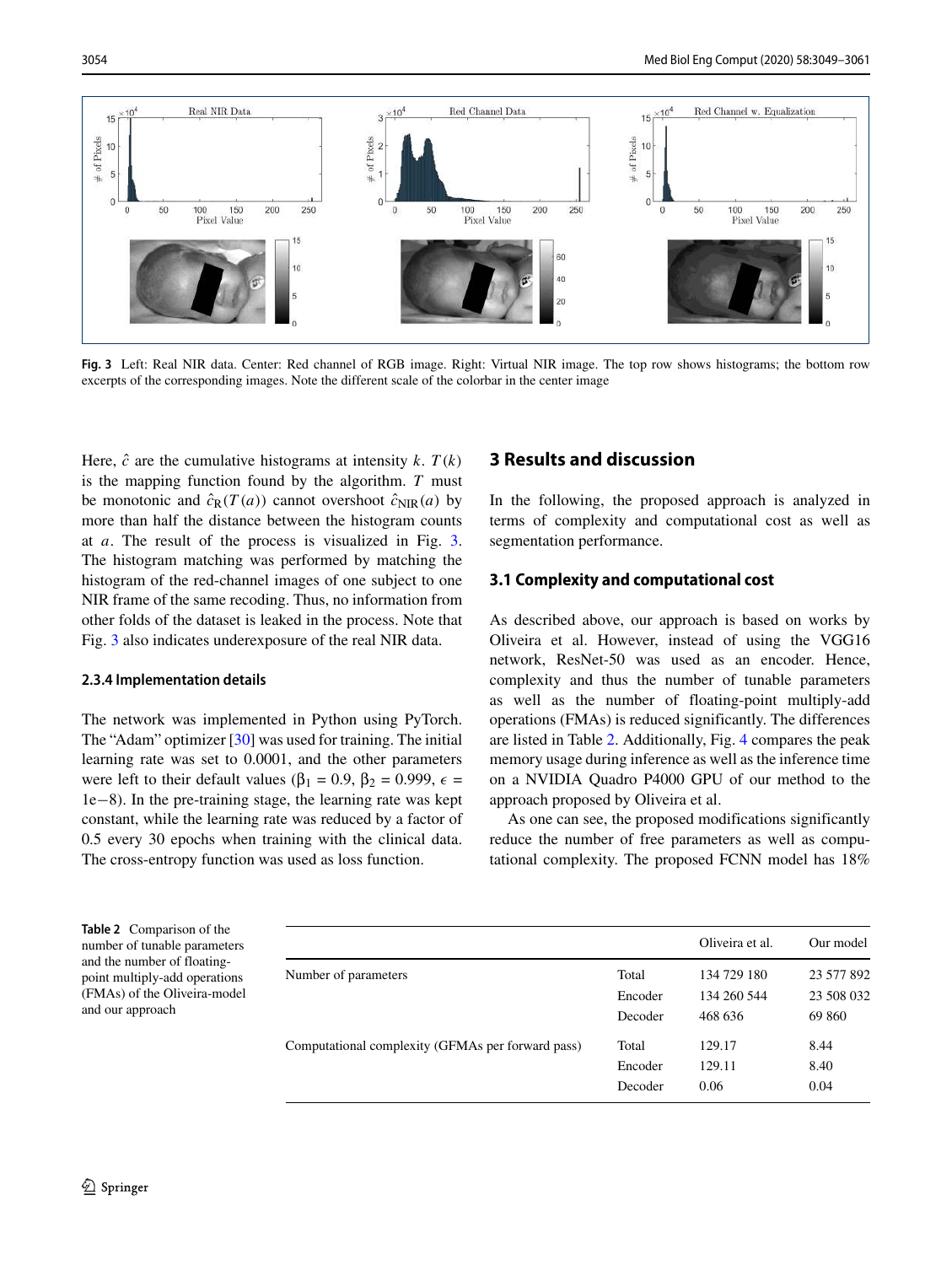<span id="page-6-0"></span>

of the learnable parameters of the encoder-decoder architecture proposed by Oliveira et al. [\[21\]](#page-12-3). This substantial difference in the model's complexity mainly derives from the employed encoder network: the proposed model and its decoder variants rely on a modified ResNet-50, which is significantly smaller in the number of learnable parameters when compared with the modified VGG-16 in the Oliveira et al. architecture. The substantial increase of FMAs in the Oliveira et al. encoder-network with respect to the FMAs of the regular VGG-16 (31.51 GFMAs) derives from the padding increase (1 to 100) in the first convolutional layer of the network.

Note that inference time is also reduced in the original approach as the batch size is increased (Fig. [4b](#page-6-0)). However, due to limitations in GPU memory, 6 was the maximum batch size for inference of images with a size of 960  $\times$ 576 pixels using the Oliveira-approach (see also Figure 3a). No significant increase in inference time was observed for batches larger than 3 using our proposed approach. As expected, the allocated GPU memory increases linearly with the batch size (Fig. [4a](#page-6-0)). To conclude, the proposed method can inference 30 images per second, making it feasible for real-time segmentation applications.

#### **3.2 Segmentation performance**

The performance was evaluated in terms of the metrics intersection over union (IoU) and accuracy (ACC) for the six segmented classes. To decide on the final implementation, the four proposed architectures were first evaluated on a combination of the PASCAL human parts dataset and Freiburg sitting images dataset. The datasets were used both unaltered (i.e., as RGB color data) and in a version converted to grayscale. After the final implementation was determined based on the external dataset, the performance of the algorithm was evaluated on the neonatal dataset. For the large external datasets, 90% of the datasets were used for training, and the remaining data was used for evaluation. As the neonatal dataset was comparatively small, 5-fold cross-validation was used to assess segmentation performance.

#### **3.2.1 PASCAL human parts dataset and Freiburg sitting images dataset**

Table [3](#page-7-0) lists the results. The first four rows present results of different architectures on the original RGB dataset.

The proposed encoder-decoder architecture "batchnorm" outperforms all the other methods in most of the body part classes for the RGB data. Particularly noteworthy are the significant improvements in both accuracy and IoU for thinner classes such as the right and left arm and right and left leg. Figure [5](#page-8-0) shows qualitative results of the proposed architecture. The model shows good segmentation results on unseen testing images. However, the model has some difficulties in segmenting infants. On average, the "dropout" variant of our system resulted in the second best performance. Thus, these two architectures are selected for evaluation with grayscale data. The last two rows of Table [3](#page-7-0) show segmentation results for the architectures when the dataset is converted to grayscale.

A marked decrease in performance could be observed for the grayscale data. This was expected as no information is available which would allow segmentation based on skin color. Interestingly, the classes "head" and "torso" are affected comparatively little. While the "dropout" network outperforms the "batchnorm" variant of the network architecture on average, it shows inferior results for the classes "head" and "torso" both in terms of IoU and ACC.

For a numeric comparison, the "batchnorm" variant was tested against the original algorithm of Oliveira et al. on the PASCAL human parts RGB dataset. Table [4](#page-8-1) shows the condensed results. As one can see, the architecture proposed by Oliveira et al. outperforms our approach in terms of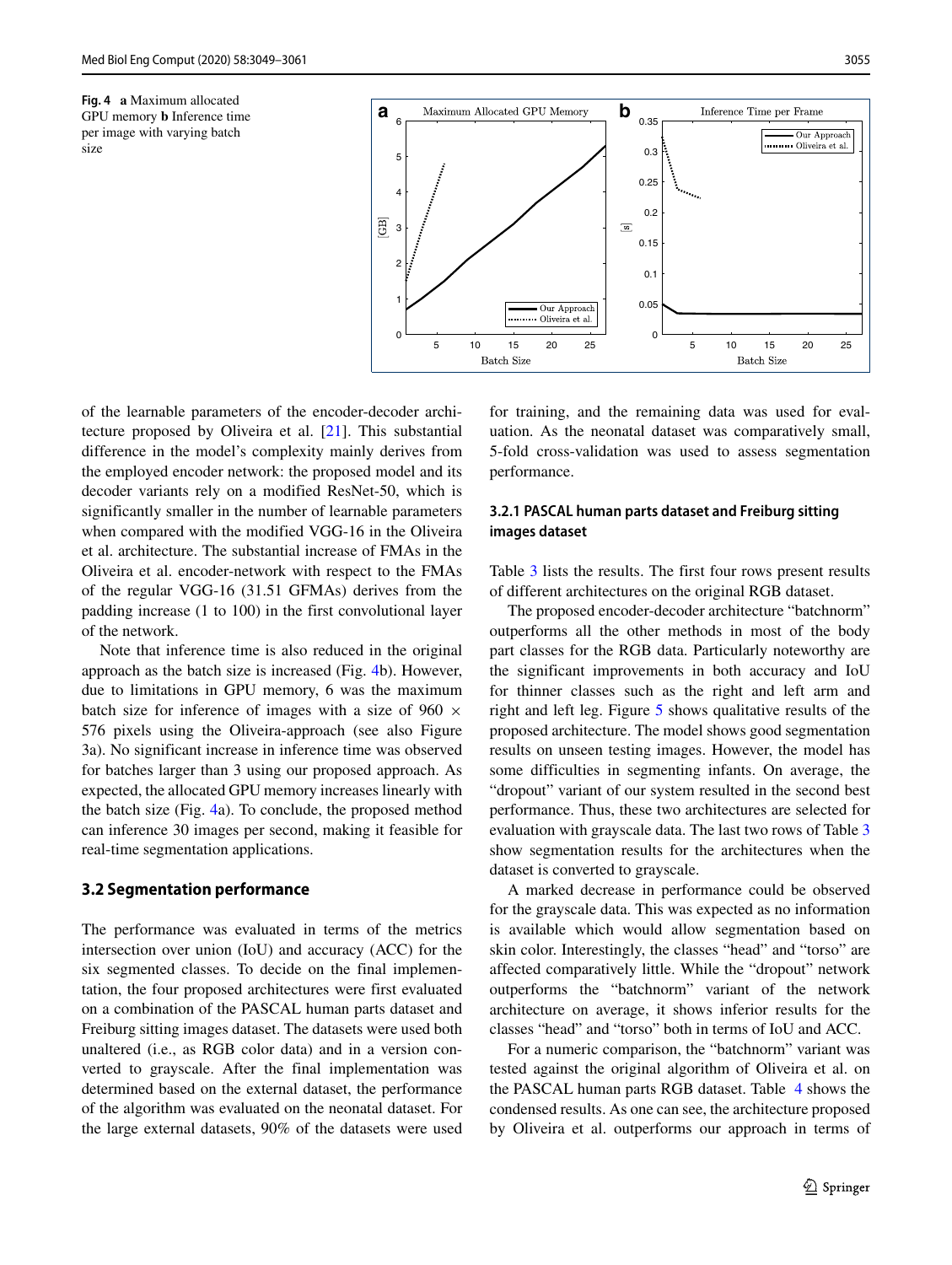|                   |                                                                                                                                                            | $IoU$ $(\%)$ |          |    |                 |                 |                | Accuracy (%)   |    |                 |               |                 |               |    |        |
|-------------------|------------------------------------------------------------------------------------------------------------------------------------------------------------|--------------|----------|----|-----------------|-----------------|----------------|----------------|----|-----------------|---------------|-----------------|---------------|----|--------|
|                   | Network structure variant Head Torso Right arm Left arm Right leg Left leg Head Torso Right arm Left arm Right leg Left leg Mean IoU (%) Mean accuracy (%) |              |          |    |                 |                 |                |                |    |                 |               |                 |               |    |        |
| RGB data Bilinear |                                                                                                                                                            | 66 55        |          |    | $\overline{c}$  | 29              | 33             | 73             |    | 24              |               |                 |               | 36 | $50\,$ |
|                   | Unconnected                                                                                                                                                |              |          |    | $\overline{c}$  | $\overline{30}$ | 32             | 51             |    |                 | S             | $\overline{30}$ | 39            |    | 43     |
|                   | Dropout                                                                                                                                                    | 65           |          | 33 | 32              | $\frac{4}{4}$   | 43             | 73             | 67 | 39              | $\frac{1}{4}$ | 48              | $\frac{4}{6}$ | 45 | 63     |
|                   | Batchnorm                                                                                                                                                  | 67           |          | 35 | 36              | 46              | 45             | 72             | 69 | $\overline{40}$ | 43            | 52              | 52            | 48 | 66     |
| GS data Dropout   |                                                                                                                                                            | ଌ            | $\delta$ |    | $\overline{30}$ | 43              | $\overline{4}$ | 67             | 63 | 37              | 36            | 46              |               | 43 | 8      |
|                   | Batchnorm                                                                                                                                                  | ĉ3           | 52       | 17 | 15              | 29              | 32             | $\overline{7}$ | 65 |                 | 4             | 34              | 32            | 35 | 45     |
|                   | For each method, IoU and accuracy for each class as well as mean IoU and mean accuracy are reported                                                        |              |          |    |                 |                 |                |                |    |                 |               |                 |               |    |        |

2 Springer

**Table 3** Quantitative results on the PASCAL human parts and Freiburg sitting validation dataset

Table 3 Quantitative results on the PASCAL human parts and Freiburg sitting validation dataset

accuracy and intersection over union. While the differences are particularly noteworthy for the finer structures of arms and legs, they are less pronounced for head and torso. In the light of future real-time applications and because of the significantly reduced amount of free parameters, the "batchnorm" variant of our algorithm was decided for evaluation on the clinical dataset.

#### **3.2.2 NICU data**

In Fig. [6,](#page-9-0) quantitative results for the NICU dataset are presented for RGB, NIR, and grayscale (GS) data obtained from the histogram-matched red-channel data. Moreover, Figs. [7](#page-9-1) and [8](#page-9-2) give an qualitative visualization of the segmentation performance.

Several observations can be made. For the RGB data, results on the clinical data are comparable with those obtained on the PASCAL human parts dataset and Freiburg sitting images dataset. In particular, mean IoU (51%) and mean accuracy (62%) are in the range of the public dataset, 48% and 66% respectively. On average, the head is particularly well detected (IoU 82%, Acc. 88%), which is not the case for the torso (IoU 41%, Acc. 50%). One possible explanation is that in neonates, the head is relatively large and thus easier to detect, while the torso is often (partly) covered with a variety of clothing and/or cables (see also Fig. [7\)](#page-9-1). In the current approach, the segmentation labels for left/right arms and legs were not flipped in the data augmentation process of flipping the input images. This may have decreased performance to some extend and needs to be analyzed in future iterations.

For the NIR data with data augmentation, results are inferior, with a mean IoU of 27% and a mean accuracy of 31%. However, the head is comparatively well detected (IoU 62%, Acc. 65%), which is again in the range of performance for the public dataset converted to grayscale. This is also obvious in the qualitative display in Fig. [8](#page-9-2). While we are optimistic that an  $IoU > 50\%$  will allow the extraction of a cardiac-related signal from the head region using NIR data, this needs to be analyzed in future work.

<span id="page-7-0"></span>As the performance degraded significantly when switching from RGB to NIR, the question arises how much of this degradation can be attributed to the switching from RGB (3 channel) to grayscale (1 channel) and how much is caused by the usage of NIR data instead of RGB data. One can speculate that differences in spectral properties or a non-ideal histogram matching process could lead to this degradation. Thus, an experiment was performed where the network trained for NIR data prediction was applied to the histogram-matched red-channel data. As the network was trained with approximately 7-times as many histogrammatched frames than with real NIR frames, one would expect that the performance increases. Figure [6](#page-9-0) shows,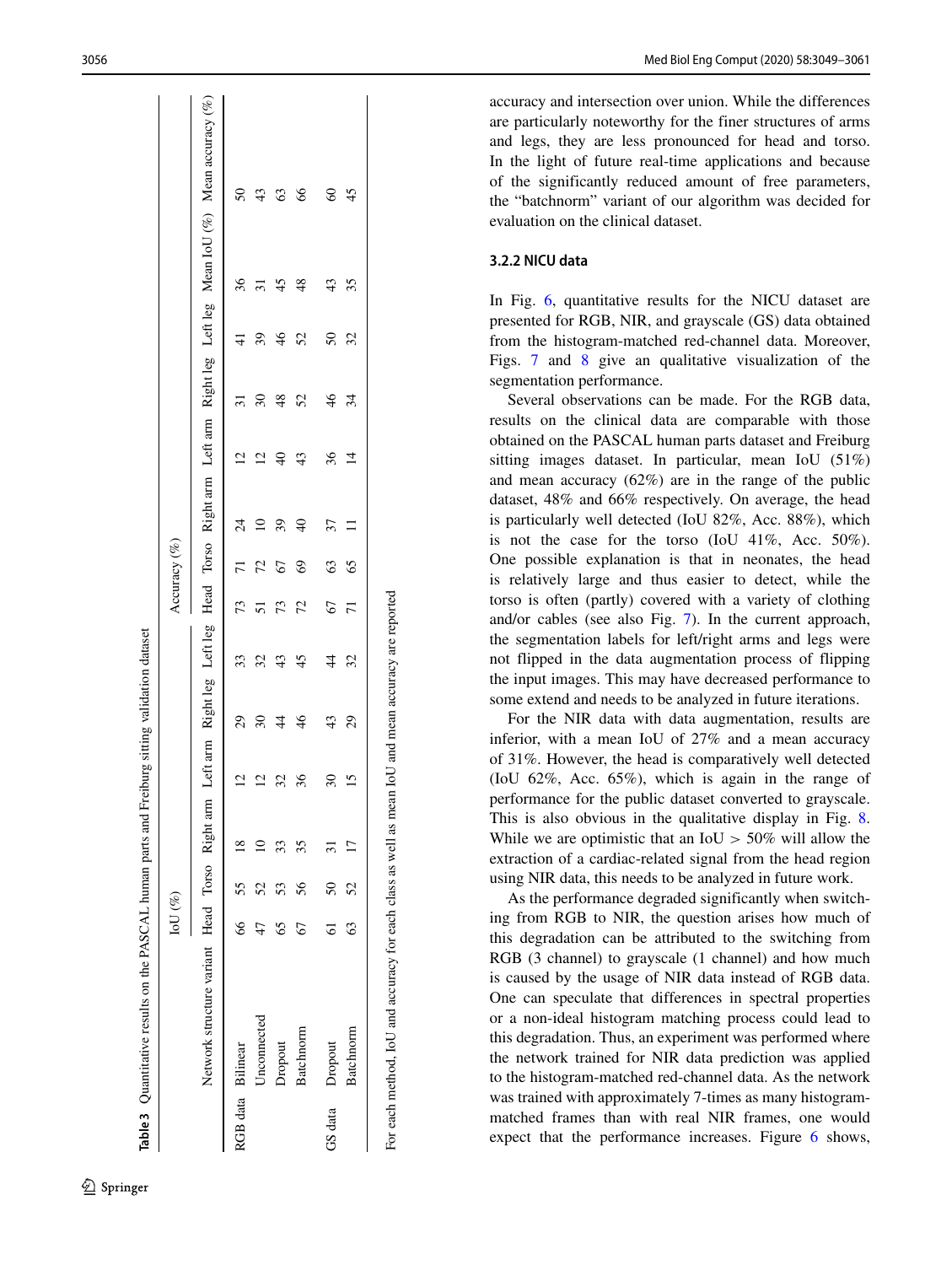<span id="page-8-0"></span>

**Fig. 5** Qualitative results of the proposed "batchnorm" model on the PASCAL human parts and Freiburg sitting people dataset

however, that this is not the case. In fact, performance is slightly decreased, but within the range of variation, one would expect with this relatively small dataset. Together with the observations made on the grayscale versions of the public dataset (Table [3\)](#page-7-0), this indicates that the lack of color information is the major cause of performance degradation. We can further speculate that the inhomogeneous illumination as visible in Fig. [8](#page-9-2) contributes to the greater variability in segmentation performance for some body parts such as torso and left arm. Whether or not an improved exposure will improve segmentation performance remains to be analyzed with new, gain-adjusted measurements.

As described above, the public datasets were used to pre-train the model. For each fold, the pre-trained model was additionally trained with the hand-annotated data of the other folds. In Fig. [9,](#page-10-0) the effects of this transfer learning are visualized. Several beneficial effects can be observed. For one, the starting performance is higher. Next, the learning slope is higher as well; thus, convergences are achieved faster. Most strikingly, however, the final performance is significantly better: If we only used our own hand-annotated dataset, a mean accuracy of 20% is achieved, while using pre-training, this value improves to 60%. This is particularly noteworthy as the annotations on the public dataset include clothing, whereas our target annotations only included exposed skin.

If data augmentation with virtual NIR data is omitted ("NIR only" in Fig. [6\)](#page-9-0), the average performance decreases. However, the decrease is relatively small, and the results for the head are actually better without the augmentation step. This further shows that our model, when pre-trained with the public dataset, only needs very few images (here only 80 NIR images in total) for finetuning.

By using the standard data augmentation described above on our dataset, no gains in performance are achieved. In fact, if we omit these steps, the performance actually increased slightly. We assume that due to our standardized setup, the data exhibits relatively little variability (in particular distance from the camera) and does not benefit from classical augmentation. Nevertheless, since it will make the model more robust for future applications, the results presented are based on training including data augmentation. To determine the limits of the proposed approach to generalize, evaluation on additional datasets with a less standardized setup will be necessary in future work.

A different observation is made in terms of the data augmentation of the NIR data via histogram equalization. Here, results improve dramatically: If we use the red channel of our data without histogram equalization, the values of IoU/accuracy drop dramatically, both for mean (17%/18%), and for the head ROI (47%/47%).

Comparing the results achieved on the public datasets with those achieved on neonatal images in terms of RGB, NIR, and grayscale data, our key learnings can be summarized as follows. For one, NIR data seems to be no

<span id="page-8-1"></span>**Table 4** Quantitative comparison of our method and the approach by Oliveira et al. on the PASCAL human parts RGB dataset

|                 | Individual IoU $(\% )$ |              |      |      | Mean      |              |
|-----------------|------------------------|--------------|------|------|-----------|--------------|
| Method          | Head                   | <b>Torso</b> | Arms | Legs | $IoU$ (%) | Accuracy (%) |
| Batchnorm       | 65                     | 55           | 18   | 36   | 44        | 53           |
| Oliveira et al. | 83                     | 79           | 74   | 77   | 78        | 86           |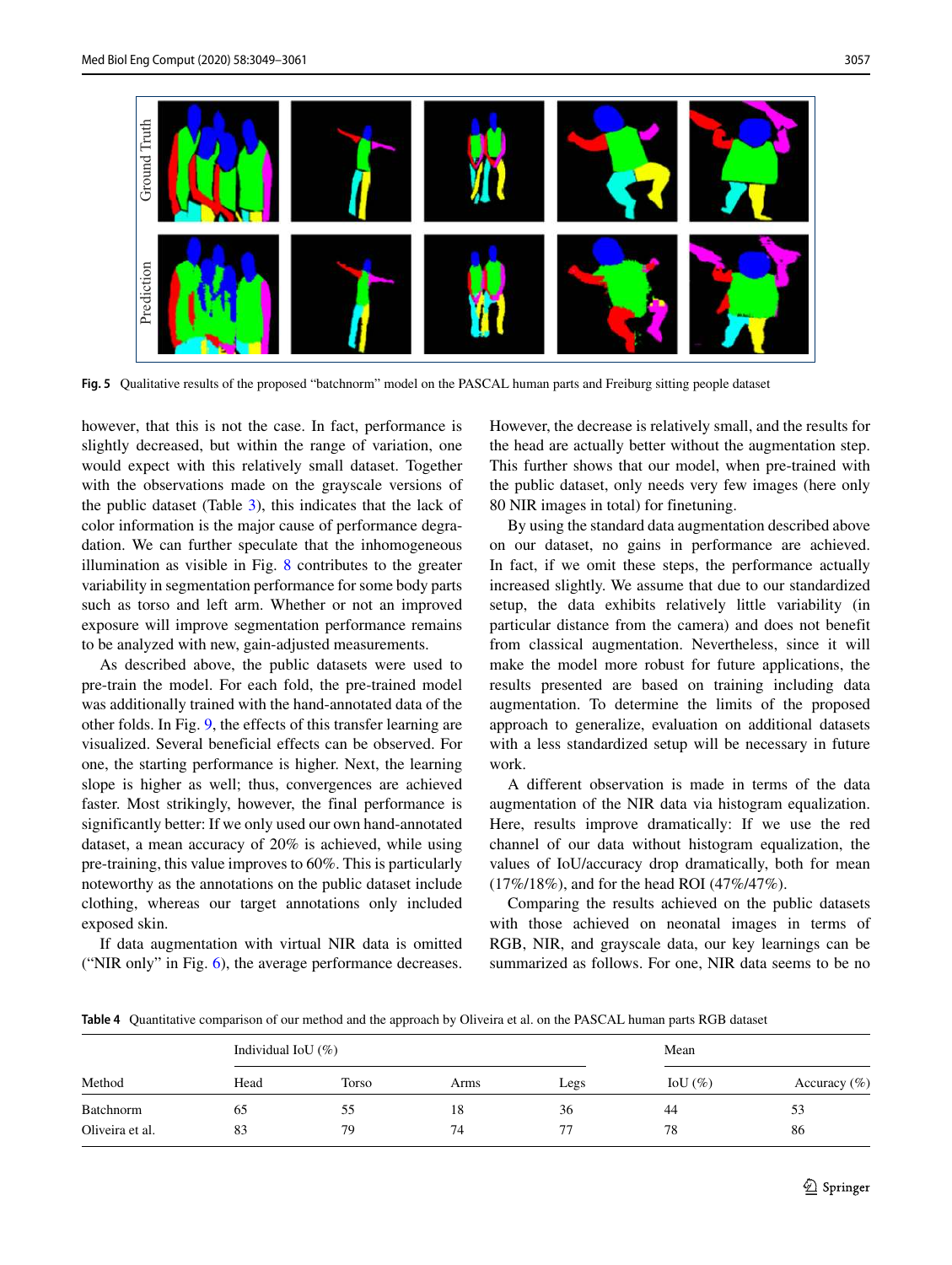<span id="page-9-0"></span>**Fig. 6** Quantitative results of the proposed CNN model "batchnorm" on the NICU dataset for the 5-folds. The training and validation images are downsampled by a factor of two in both dimensions (i.e.,  $960 \times 576$ ) using bilinear interpolation. The bars show minimum, mean, and maximum value



<span id="page-9-1"></span>

**Fig. 7** Qualitative segmentation results for the RGB data. Images were individually optimized (brightens, contrast, white balance) for visualization purposes. Note that the caregivers' hands are ignored by the algorithm

<span id="page-9-2"></span>

**Fig. 8** Qualitative segmentation results for the NIR data. Images were individually optimized (brightens, contrast) for visualization purposes. Note the relatively inhomogeneous illumination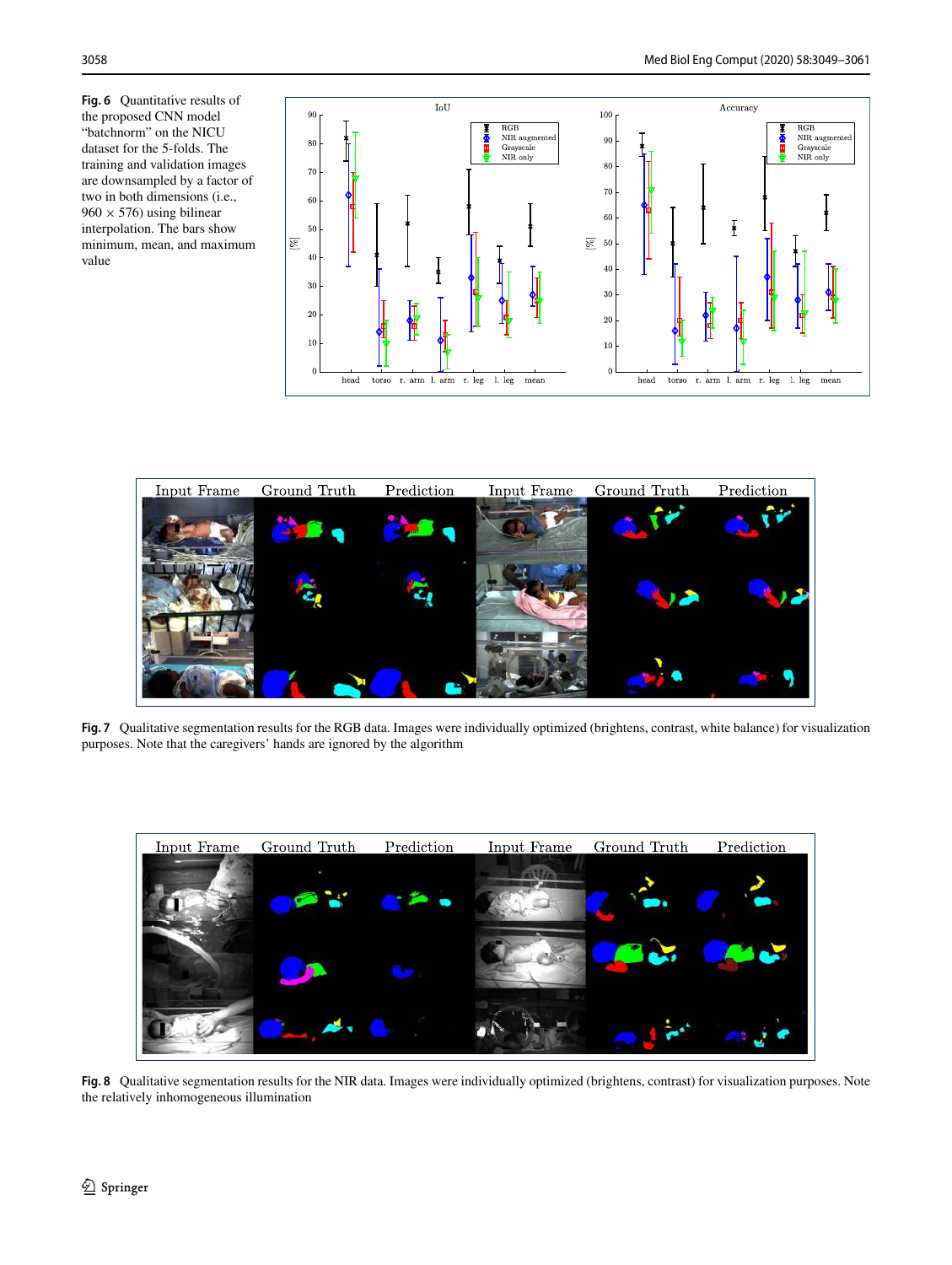<span id="page-10-0"></span>**Fig. 9** Mean accuracy over the number of epochs for the model trained with neonatal data only (regular) and when using the public dataset (with pre-training)



less suitable than other types of monochromatic images for detecting and segmenting humans in images. Whether or not this accuracy will be sufficient, and if the differences in terms of light-tissue interaction will have an influence on the extracted cardiac signal has to be analyzed in future work. For another, the head can be segmented relatively well, even in NIR/grayscale data. We suspect that this stems from the fact that the head is relatively large in neonates, has a distinct shape, and has distinct features. This is particularly noteworthy as PPGI is extracted with great success from the head in adults.

# **4 Conclusion and outlook**

In this paper, we presented a deep learning-based method for segmentation of neonatal video data based on an architecture proposed by Olivera et al. [\[21\]](#page-12-3) with a modified version of the ResNet-50 [\[26\]](#page-12-7) as encoder. This reduced the computational time by a factor of 7.5, so that 30 frames per second can be processed at  $960 \times 576$  pixels. Thus, the method is capable of performing segmentation in future real time for PPGI applications. While the presented computations were performed on expensive server-grade GPU hardware (NVIDIA Quadro P4000), we are confident that future embedded computing systems will be powerful for actual real-time implementation. Our work also continues the works of Chaichuleea et al. [\[9,](#page-11-7) [16\]](#page-11-14), whose DL approach provided three bounding boxes at 10 frames per second.

In terms of segmentation accuracy, our approach presents promising results on the RGB data from 29 neonates recorded in two NICUs in Germany and India. In particular the head is segmented well, and performance is comparable with those achieved on large, public, non-neonatal datasets.

While it took considerable effort to generate a handannotated dataset with 643 manually segmented frames, this amount of data seems insufficient when training the network from scratch. Only if large public datasets with similar content (segmented adults, PASCAL human parts dataset [\[20\]](#page-12-2) and Freiburg sitting images dataset) are used for pre-training, results improve dramatically even though data (adults vs. neonates) as well as annotations (at least partial clothing vs. naked skin) were dissimilar. This is an important observation for medical DL applications in general, as the availability of data is usually limited in these settings.

While results on the RGB data were promising, performance on the NIR data was inferior. By employing data augmentation in terms of histogram equalization of the red color channel, results could be improved. Nevertheless, only the head could be segmented with satisfactory quality. In the future, experiments have to show whether or not the segmentation accuracy will be sufficient for PPGI extraction.

**Author contributions** All authors discussed the results and contributed to the final manuscript. CHA wrote most parts of the manuscript, developed the concept with JCMF, and performed some of the computational analysis. JCMF developed the concept with CHA, implemented the algorithm, performed the analysis, and wrote parts of the manuscript. MP performed the recordings in Germany and India. SiL supported with data analysis and manuscript writing. KH helped with measurement and ethics approval in Germany. SK, JJ, and KJ organized and supported the measurements in India. TO supervised the recordings in Germany. MS supervised the recordings in India. StL supervised the overall project.

**Funding** Open Access funding provided by Projekt DEAL. This study was financially supported by the Deutsche Forschungsgemeinschaft (DFG, German Research Foundation), grant numbers LE 817/26- 1 and LE 817/32-1, and Bundesministerium für Bildung und Forschung (Federal Ministry of Education and Research), grant number 01DQ17008.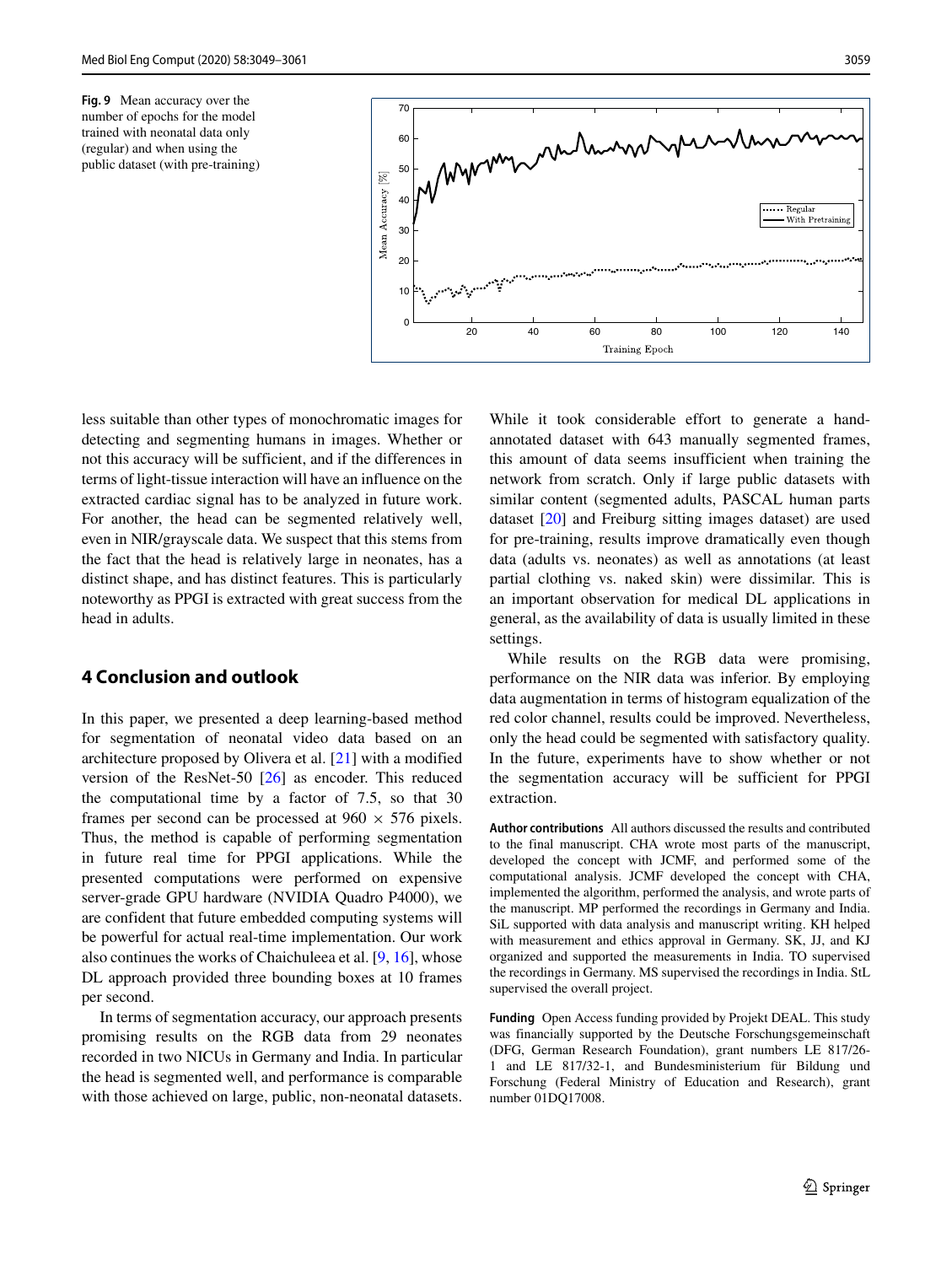#### **Compliance with ethical standards**

A dataset recorded in two different hospital settings was used in this work. The first subset was recorded at RWTH Aachen University Hospital (UKA), Department of Neonatology, Aachen, Germany (Aachen subset), and the study was approved by the ethics committee of the UKA, Aachen, Germany (EK 327/16). The second subset (Chennai subset) was recorded at Saveetha Medical College and Hospital, Chennai, India, and the study was approved by the institutional ethics committee of Saveetha University (SMC/IEC/2018/03/067).

**Competing interests** The authors declare that they have no competing interests.

**Open Access** This article is licensed under a Creative Commons Attribution 4.0 International License, which permits use, sharing, adaptation, distribution and reproduction in any medium or format, as long as you give appropriate credit to the original author(s) and the source, provide a link to the Creative Commons licence, and indicate if changes were made. The images or other third party material in this article are included in the article's Creative Commons licence, unless indicated otherwise in a credit line to the material. If material is not included in the article's Creative Commons licence and your intended use is not permitted by statutory regulation or exceeds the permitted use, you will need to obtain permission directly from the copyright holder. To view a copy of this licence, visit [http://](http://creativecommonshorg/licenses/by/4.0/) [creativecommonshorg/licenses/by/4.0/.](http://creativecommonshorg/licenses/by/4.0/)

## **References**

- <span id="page-11-0"></span>1. Blencowe H, Cousens S, Oestergaard MZ, Chou D, Moller A-B, Narwal R, Adler A, Vera Garcia C, Rohde S, Say L, Lawn JE (2012) National, regional, and worldwide estimates of preterm birth rates in the year 2010 with time trends since 1990 for selected countries: a systematic analysis and implications. Lancet 379(9832):2162–2172. [https://doi.org/10.1016/S0140-6736\(12\)](https://doi.org/10.1016/S0140-6736(12)60820-4) [60820-4](https://doi.org/10.1016/S0140-6736(12)60820-4)
- <span id="page-11-1"></span>2. Butler AS, Behrman RE (2007) Preterm birth: causes, consequences and prevention, 1st edn. National Academies Press (US), Washington
- <span id="page-11-2"></span>3. Jorge J, Villarroel M, Chaichulee S, Guazzi A, Davis S, Green G, McCormick K, Tarassenko L (2017) Non-contact monitoring of respiration in the neonatal intensive care unit. In: 2017 12Th IEEE international conference on automatic face and gesture recognition (FG 2017). IEEE, pp 286– 293. [https://doi.org/10.1109/FG.2017.44.](https://doi.org/10.1109/FG.2017.44) [http://ieeexplore.ieee.](http://ieeexplore.ieee.org/document/7961754/) [org/document/7961754/](http://ieeexplore.ieee.org/document/7961754/)
- <span id="page-11-3"></span>4. Lund C (2014) Medical adhesives in the NICU. Newborn Infant Nurs Rev 14(4):160–165. [https://doi.org/10.1053/j.nainr.2014.10.](https://doi.org/10.1053/j.nainr.2014.10.001) [001](https://doi.org/10.1053/j.nainr.2014.10.001)
- <span id="page-11-4"></span>5. Wu T, Blazek V, Schmitt HJ (2000) Photoplethysmography imaging: a new noninvasive and noncontact method for mapping of the dermal perfusion changes. In: Priezzhev AV, Oberg PA (eds) Proceedings of SPIE, vol 4163, p 62. [https://doi.org/10.1117/12.](https://doi.org/10.1117/12.407646) [407646.](https://doi.org/10.1117/12.407646) [http://proceedings.spiedigitallibrary.org/proceeding.aspx?](http://proceedings.spiedigitallibrary.org/proceeding.aspx?DOI=10.1117/12.407646) [doi=10.1117/12.407646](http://proceedings.spiedigitallibrary.org/proceeding.aspx?DOI=10.1117/12.407646)
- 6. Zaunseder S, Trumpp A, Wedekind D, Malberg H (2018) Cardiovascular assessment by imaging photoplethysmography – a review. Biomed Eng / Biomedizinische Technik 63(5):617–634. 10.1515/bmt-2017-0119
- <span id="page-11-5"></span>7. Hoog Antink C, Lyra S, Paul M, Yu X, Leonhardt S (2019) A broader look: camera-Based vital sign estimation across the spectrum. Yearb MedInform 28(01):102–114. [https://doi.org/10.1055/](https://doi.org/10.1055/s-0039-1677914) [s-0039-1677914](https://doi.org/10.1055/s-0039-1677914)
- <span id="page-11-6"></span>8. Scalise L, Bernacchia N, Ercoli I, Marchionni P (2012) Heart rate measurement in neonatal patients using a webcamera. In: 2012 IEEE international symposium on medical measurements and applications proceedings. IEEE, pp 1–4. [https://doi.org/10.1109/MeMeA.2012.6226654.](https://doi.org/10.1109/MeMeA.2012.6226654) [http://ieeexplore.](http://ieeexplore.ieee.org/document/6226654/) [ieee.org/document/6226654/](http://ieeexplore.ieee.org/document/6226654/)
- <span id="page-11-7"></span>9. Chaichulee S, Villarroel M, Jorge J, Arteta C, Green G, McCormick K, Zisserman A, Tarassenko L (2017) Multi-task convolutional neural network for patient detection and skin segmentation in continuous non-contact vital sign monitoring. In: 2017 12th IEEE international conference on automatic face and gesture recognition (FG 2017). IEEE, pp 266– 272. [https://doi.org/10.1109/FG.2017.41.](https://doi.org/10.1109/FG.2017.41) [http://ieeexplore.ieee.](http://ieeexplore.ieee.org/document/7961751/) [org/document/7961751/](http://ieeexplore.ieee.org/document/7961751/)
- <span id="page-11-8"></span>10. Blanik N, Heimann K, Pereira C, Paul M, Blazek V, Venema B, Orlikowsky T, Leonhardt S (2016) Remote vital parameter monitoring in neonatology - robust, unobtrusive heart rate detection in a realistic clinical scenario. Biomed Eng / Biomedizinische Technik 61(6):631–643. <https://doi.org/10.1515/bmt-2016-0025>
- <span id="page-11-13"></span>11. Cobos-Torres J-C, Abderrahim M, Martínez-Orgado J (2018) Non-contact, simple neonatal monitoring by photoplethysmography. Sensors 18(12):4362. <https://doi.org/10.3390/s18124362>
- <span id="page-11-9"></span>12. Antognoli L, Marchionni P, Nobile S, Carnielli V, Scalise L (2018) Assessment of cardio-respiratory rates by non-invasive measurement methods in hospitalized preterm neonates. In: 2018 IEEE international symposium on Medical Measurements and Applications (MEMEA). IEEE, pp 1–5, [https://doi.org/10.1109/](https://doi.org/10.1109/MeMeA.2018.8438772) [MeMeA.2018.8438772.](https://doi.org/10.1109/MeMeA.2018.8438772) [https://ieeexplore.ieee.org/document/](https://ieeexplore.ieee.org/document/8438772/) [8438772/](https://ieeexplore.ieee.org/document/8438772/)
- <span id="page-11-10"></span>13. Aarts LAM, Jeanne V, Cleary JP, Lieber C, Nelson JS, Bambang Oetomo S, Verkruysse W (2013) Non-contact heart rate monitoring utilizing camera photoplethysmography in the neonatal intensive care unit - a pilot study. Early Hum Dev 89(12):943–948. <https://doi.org/10.1016/j.earlhumdev.2013.09.016>
- <span id="page-11-11"></span>14. Davis S, Watkinson P, Guazzi A, McCormick K, Tarassenko L, Jorge J, Villarroel M, Shenvi A, Green G (2014) Continuous non-contact vital sign monitoring in neonatal intensive care unit. Healthc Technol Lett 1(3):87–91. [https://doi.org/10.1049/htl.](https://doi.org/10.1049/htl.2014.0077) [2014.0077](https://doi.org/10.1049/htl.2014.0077)
- <span id="page-11-12"></span>15. Sikdar A, Behera SK, Dogra DP, Bhaskar H (2015) Contactless vision-based pulse rate detection of infants under neurological examinations. In: 2015 37th annual international conference of the IEEE engineering in medicine and biology society (EMBC), vol 2015-novem. IEEE, pp 650–653. [https://doi.org/10.1109/EMBC.2015.7318446.](https://doi.org/10.1109/EMBC.2015.7318446) [https://ieeexplore.](https://ieeexplore.ieee.org/document/7318446/) [ieee.org/document/7318446/](https://ieeexplore.ieee.org/document/7318446/)
- <span id="page-11-14"></span>16. Green G, Chaichulee S, Villarroel M, Jorge J, Arteta C, Zisserman A, Tarassenko L, McCormick K (2018) Localised photoplethysmography imaging for heart rate estimation of pre-term infants in the clinic. In: Coté GL (ed) Optical diagnostics and sensing XVIII: toward point-of-care diagnostics. SPIE, p 26. [https://doi.org/10.](https://doi.org/10.1117/12.2289759) [1117/12.2289759.](https://doi.org/10.1117/12.2289759) [https://www.spiedigitallibrary.org/conference](https://www.spiedigitallibrary.org/conference-proceedings-of-spie/10501/2289759/Localised-photoplethysmography-imaging-for-heart-rate-estimation-of-pre-term/10.1117/12.2289759.full)[proceedings-of-spie/10501/2289759/Localised-photoplethysmo](https://www.spiedigitallibrary.org/conference-proceedings-of-spie/10501/2289759/Localised-photoplethysmography-imaging-for-heart-rate-estimation-of-pre-term/10.1117/12.2289759.full)[graphy-imaging-for-heart-rate-estimation-of-pre-term/10.1117/12.](https://www.spiedigitallibrary.org/conference-proceedings-of-spie/10501/2289759/Localised-photoplethysmography-imaging-for-heart-rate-estimation-of-pre-term/10.1117/12.2289759.full) [2289759.full](https://www.spiedigitallibrary.org/conference-proceedings-of-spie/10501/2289759/Localised-photoplethysmography-imaging-for-heart-rate-estimation-of-pre-term/10.1117/12.2289759.full)
- <span id="page-11-15"></span>17. Long J, Shelhamer E, Darrell T (2015) Fully convolutional networks for semantic segmentation. In: 2015 IEEE Conference on Computer Vision and Pattern Recognition (CVPR). IEEE, pp 3431–3440. [https://doi.org/10.1109/CVPR.2015.7298965.](https://doi.org/10.1109/CVPR.2015.7298965) [https://people.eecs.berkeley.edu/%7B](https://people.eecs.berkeley.edu/%7B{~}{%}7Djonlong/long{_}shelhamer{_}fcn.pdf)∼%7Djonlong/long [shelhamer](https://people.eecs.berkeley.edu/%7B{~}{%}7Djonlong/long{_}shelhamer{_}fcn.pdf) fcn.pdf<http://ieeexplore.ieee.org/document/7298965/>